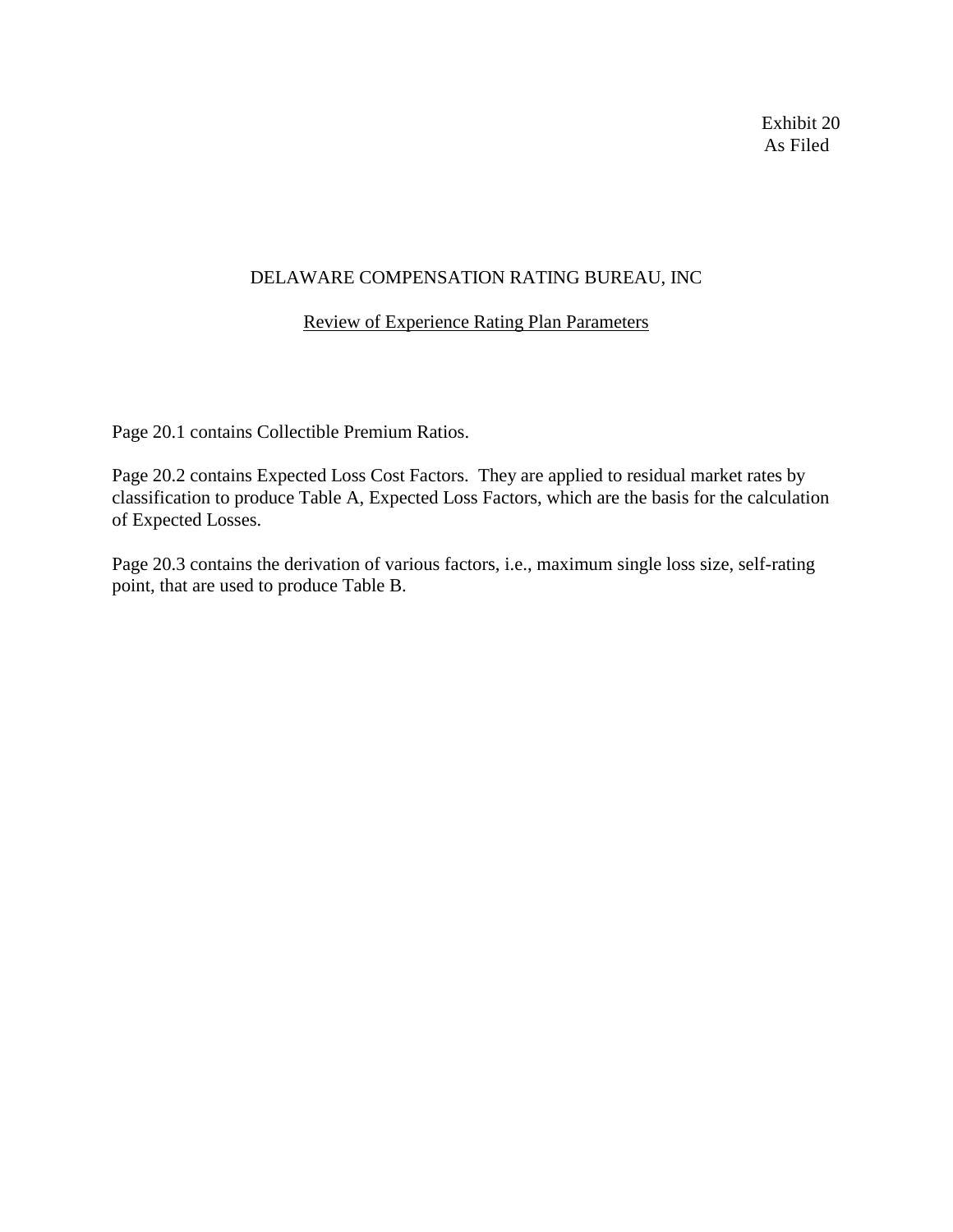### **COLLECTIBLE PREMIUM RATIOS \***

#### Manual Years 2000 to 2002 Unit Data

|              |                     |                                    | Collectible   |  |  |
|--------------|---------------------|------------------------------------|---------------|--|--|
| Manual       | Premium at          | <b>Collected Premium</b>           | Premium       |  |  |
| Year         | <b>Manual Rates</b> | (Excluding Constants)              | Ratio (2)/(3) |  |  |
| (1)          | (2)                 | (3)                                | (4)           |  |  |
|              |                     | <b>ALL INDUSTRIES</b>              |               |  |  |
|              |                     |                                    |               |  |  |
| 2000         | 169,300,908         | 152,431,085                        | 1.1107        |  |  |
| 2001         | 173,588,848         | 161,242,570                        | 1.0766        |  |  |
| 2002         | 199,703,695         | 184,952,843                        | 1.0798        |  |  |
| <b>TOTAL</b> | 542,593,451         | 498,626,498                        | 1.0882        |  |  |
|              |                     |                                    |               |  |  |
|              |                     | <b>MANUFACTURING AND UTILITIES</b> |               |  |  |
| 2000         | 28,780,827          | 24,669,622                         | 1.1667        |  |  |
| 2001         | 30,032,763          | 27,413,548                         | 1.0955        |  |  |
| 2002         | 33,191,476          | 30,551,997                         | 1.0864        |  |  |
| <b>TOTAL</b> | 92,005,066          | 82,635,167                         | 1.1134        |  |  |
|              |                     |                                    |               |  |  |
|              |                     | CONTRACTING AND QUARRYING          |               |  |  |
| 2000         | 38,195,818          | 33,356,100                         | 1.1451        |  |  |
| 2001         | 38,135,094          | 34,534,177                         | 1.1043        |  |  |
| 2002         | 40,962,067          | 36,788,606                         | 1.1134        |  |  |
| <b>TOTAL</b> |                     |                                    | 1.1205        |  |  |
|              | 117,292,979         | 104,678,883                        |               |  |  |
|              |                     | <b>OTHER INDUSTRIES</b>            |               |  |  |
| 2000         | 102,324,263         | 94,405,363                         | 1.0839        |  |  |
| 2001         | 105,420,991         | 99,294,845                         | 1.0617        |  |  |
| 2002         | 125,550,152         | 117,612,240                        | 1.0675        |  |  |
| <b>TOTAL</b> | 333,295,406         | 311,312,448                        | 1.0706        |  |  |

\* Excludes classifications and coverages not subject to experience rating.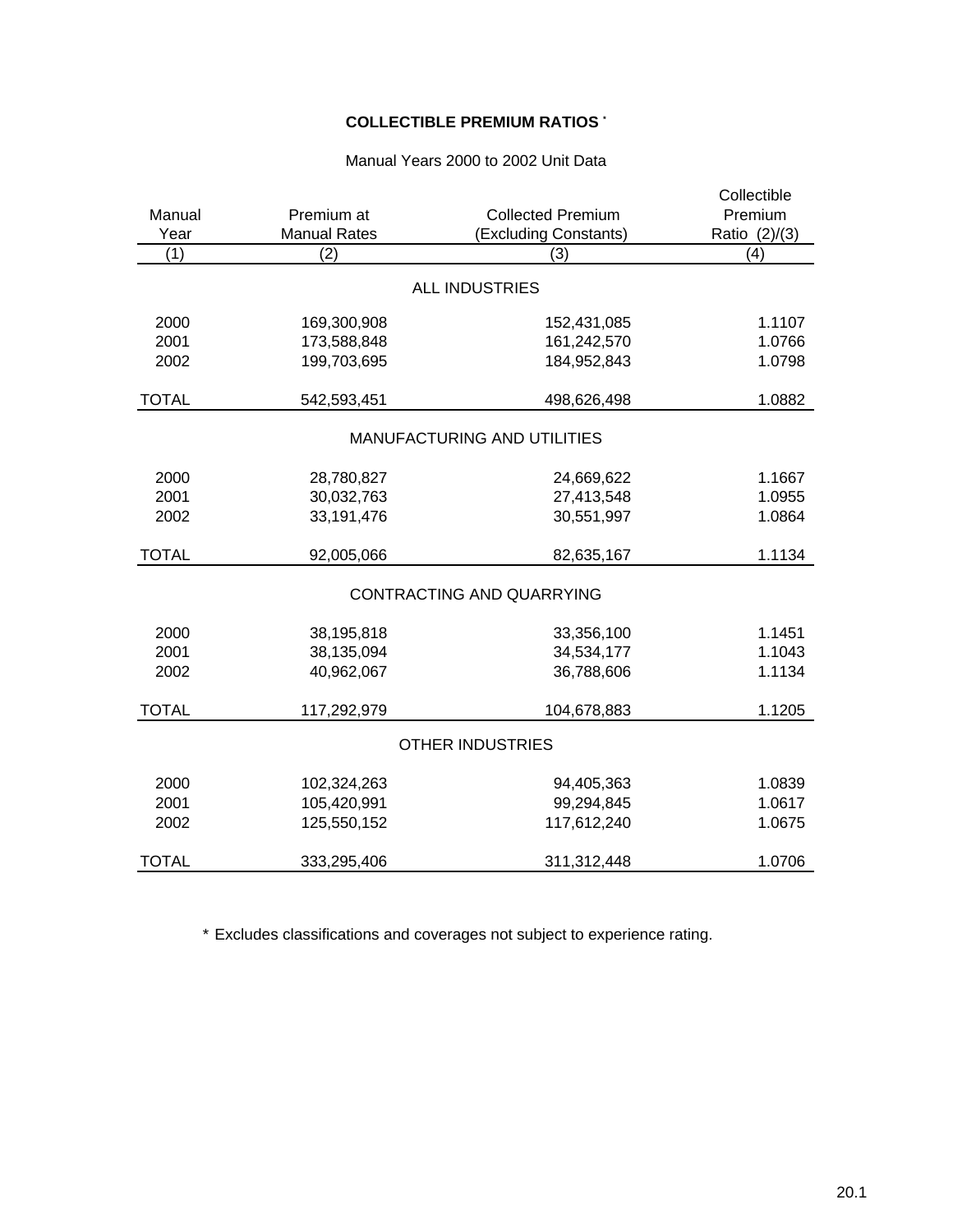# **CALCULATION OF EXPECTED LOSS RATE FACTORS**

|                                    |                   |                   |                    |                  |               |                       | <b>Expected</b>  |  |  |
|------------------------------------|-------------------|-------------------|--------------------|------------------|---------------|-----------------------|------------------|--|--|
| <b>Policy Year</b>                 | Average           | <b>Adjustment</b> | <b>Loss Ratio</b>  | <b>Expense</b>   |               | <b>Product</b>        | <b>Loss Rate</b> |  |  |
| <b>Beginning</b>                   | Law               | <b>Factor</b>     | <b>Development</b> | <b>Allowance</b> | <b>Trend</b>  | $(2)$ * $(3)$ * $(4)$ | <b>Factor</b>    |  |  |
| 12/1                               | <b>Multiplier</b> |                   | <b>Factor</b>      | 1/(PLR/CPR)      | <b>Factor</b> | $*(5)*(6)$            | 1.0 / (7)        |  |  |
| (1)                                | (2)               | (3)               | (4)                | (5)              | (6)           | (7)                   | (8)              |  |  |
|                                    |                   |                   |                    |                  |               |                       |                  |  |  |
| <b>Manufacturing and Utilities</b> |                   |                   |                    |                  |               |                       |                  |  |  |
| 2001                               | 1.0213            | 1.0000            | 1.6713             | 1.7222           | 1.4377        | 4.2263                | 0.2366           |  |  |
| 2002                               | 1.0135            | 1.0000            | 1.9649             | 1.7222           | 1.3106        | 4.4949                | 0.2225           |  |  |
|                                    |                   |                   |                    |                  |               |                       |                  |  |  |
| 2003                               | 1.0098            | 1.0000            | 2.4489             | 1.7222           | 1.1961        | 5.0940                | 0.1963           |  |  |
|                                    |                   |                   |                    |                  |               |                       |                  |  |  |
| <b>Contracting and Quarrying</b>   |                   |                   |                    |                  |               |                       |                  |  |  |
| 2001                               | 1.0213            | 1.0000            | 1.7248             | 1.7332           | 1.4377        | 4.3894                | 0.2278           |  |  |
| 2002                               | 1.0135            | 1.0000            | 2.0012             | 1.7332           | 1.3106        | 4.6072                | 0.2171           |  |  |
| 2003                               | 1.0098            | 1.0000            | 2.6779             | 1.7332           | 1.1961        | 5.6059                | 0.1784           |  |  |
|                                    |                   |                   |                    |                  |               |                       |                  |  |  |
|                                    |                   |                   |                    |                  |               |                       |                  |  |  |
| <b>Other Industries</b>            |                   |                   |                    |                  |               |                       |                  |  |  |
| 2001                               | 1.0213            | 1.0000            | 1.6356             | 1.6560           | 1.4377        | 3.9770                | 0.2514           |  |  |
| 2002                               | 1.0135            | 1.0000            | 1.8695             | 1.6560           | 1.3106        | 4.1123                | 0.2432           |  |  |
| 2003                               | 1.0098            | 1.0000            | 2.4362             | 1.6560           | 1.1961        | 4.8728                | 0.2052           |  |  |
|                                    |                   |                   |                    |                  |               |                       |                  |  |  |